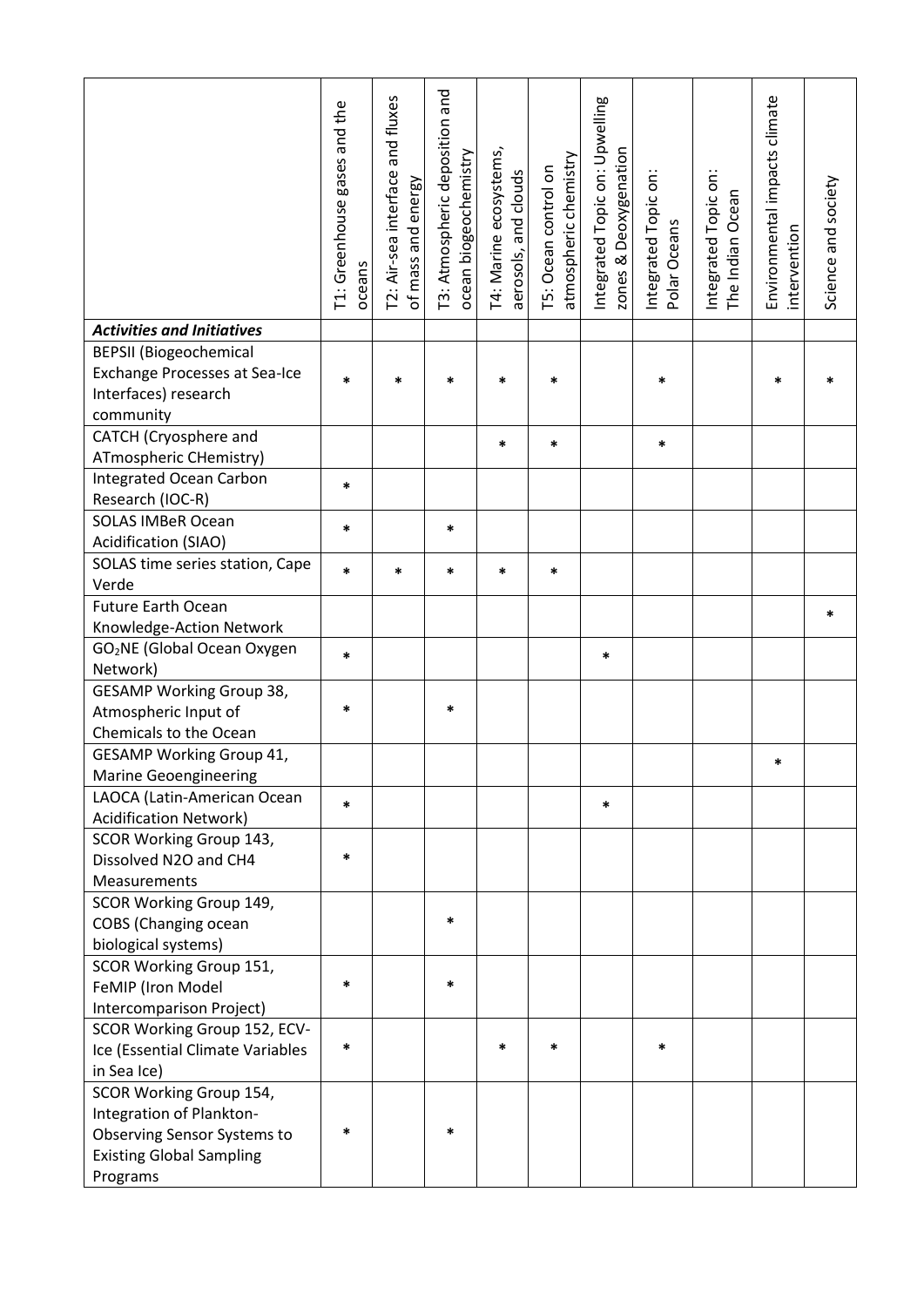| SCOR Working Group 155,                    |        |        |        |        |        |   |        |        |        |   |
|--------------------------------------------|--------|--------|--------|--------|--------|---|--------|--------|--------|---|
| <b>EBUS (Eastern boundary</b>              | $\ast$ |        |        |        |        | * |        |        |        |   |
| upwelling systems)                         |        |        |        |        |        |   |        |        |        |   |
| <b>Events</b>                              |        |        |        |        |        |   |        |        |        |   |
| International Indian Ocean                 |        |        |        |        |        |   |        |        |        |   |
| Science Conference (IIOSC),                | $\ast$ |        |        |        |        | * |        | *      |        |   |
| Goa, India -> postponed                    |        |        |        |        |        |   |        |        |        |   |
| <b>Annual SOLAS Scientific</b>             |        |        |        |        |        |   |        |        |        |   |
| <b>Steering Committee meeting</b>          | *      | *      | *      | $\ast$ | $\ast$ | * | $\ast$ | *      | $\ast$ |   |
| 2020 -> postponed                          |        |        |        |        |        |   |        |        |        |   |
| EGU 2020,                                  |        |        |        |        |        |   |        |        |        |   |
| SOLAS sponsored session on                 |        |        |        |        |        |   |        |        |        |   |
| Air-sea Chemical Fluxes:                   | $\ast$ | $\ast$ |        |        | $\ast$ |   |        |        |        |   |
| Impacts on Biogeochemistry                 |        |        |        |        |        |   |        |        |        |   |
| and Climate, online, 8 May                 |        |        |        |        |        |   |        |        |        |   |
| 2020                                       |        |        |        |        |        |   |        |        |        |   |
| Special Issue of the journal               |        |        |        |        |        |   |        |        |        |   |
| Remote Sensing on "Remote                  |        | *      |        |        |        |   |        |        |        |   |
| Sensing of Air-Sea Fluxes",                |        |        |        |        |        |   |        |        |        |   |
| deadline 31 Aug 2020                       |        |        |        |        |        |   |        |        |        |   |
| Workshop on SOLAS Science in               |        |        |        |        |        |   |        |        |        |   |
| the Indian Ocean, virtual, 8               | $\ast$ |        |        |        |        | * |        | *      |        |   |
| <b>Sept 2020</b>                           |        |        |        |        |        |   |        |        |        |   |
| Workshop on marine EC                      |        |        |        |        |        |   |        |        |        |   |
| measurements techniques,                   |        | *      |        |        |        |   |        |        |        |   |
| November 2020                              |        |        |        |        |        |   |        |        |        |   |
| XMAS-V Symposium on                        |        |        |        |        |        |   |        |        |        |   |
| Multidisciplinary sciences can             |        |        |        |        |        |   |        |        |        |   |
| serve a sustainable and healthy            | $\ast$ | *      | *      | *      | *      |   |        |        |        |   |
| ocean, Xiamen, China, 11-14                |        |        |        |        |        |   |        |        |        |   |
| <b>Jan 2021</b>                            |        |        |        |        |        |   |        |        |        |   |
| BEPSII & ECV-Ice annual                    |        |        |        |        |        |   |        |        |        |   |
| meetings, in conjunction with              |        |        |        |        |        |   |        |        |        |   |
| <b>Gordon Research Conference -</b>        | $\ast$ | *      | *      | $\ast$ |        |   | *      |        |        | * |
| Polar Marine Science, Ventura,             |        |        |        |        |        |   |        |        |        |   |
| CA, USA, Mar 2021                          |        |        |        |        |        |   |        |        |        |   |
| <b>ECV-Ice intercalibration</b>            |        |        |        |        |        |   |        |        |        |   |
| experiment, Cambridge Bay,                 | $\ast$ | *      | *      | $\ast$ |        |   | *      |        |        |   |
| Canada, Apr 2021                           |        |        |        |        |        |   |        |        |        |   |
| <b>BEPSII Winter School,</b>               |        |        |        |        |        |   |        |        |        |   |
| Cambridge Bay, Canada, May                 | $\ast$ | *      | *      | *      |        |   | $\ast$ |        |        |   |
| 2021                                       |        |        |        |        |        |   |        |        |        |   |
| 8 <sup>th</sup> International Symposium on |        |        |        |        |        |   |        |        |        |   |
| Gas Transfer at Water Surfaces,            | $\ast$ | $\ast$ |        | *      | $\ast$ |   |        |        |        |   |
| Plymouth, UK, 18-21 May 2021               |        |        |        |        |        |   |        |        |        |   |
| SOLAS Summer School,                       |        |        |        |        |        |   |        |        |        |   |
| Mindelo, Cape Verde, 7-18 Jun              | $\ast$ | *      | $\ast$ | *      | *      | * | $\ast$ | $\ast$ | *      | * |
| 2021                                       |        |        |        |        |        |   |        |        |        |   |
| Sustainability Research and                |        |        |        |        |        |   |        |        |        |   |
| Innovation Congress (SRI2020),             |        |        |        | *      | *      |   |        |        | *      |   |
| Brisbane, Australia, 12-15 Jun             |        |        |        |        |        |   |        |        |        |   |
| 2021                                       |        |        |        |        |        |   |        |        |        |   |